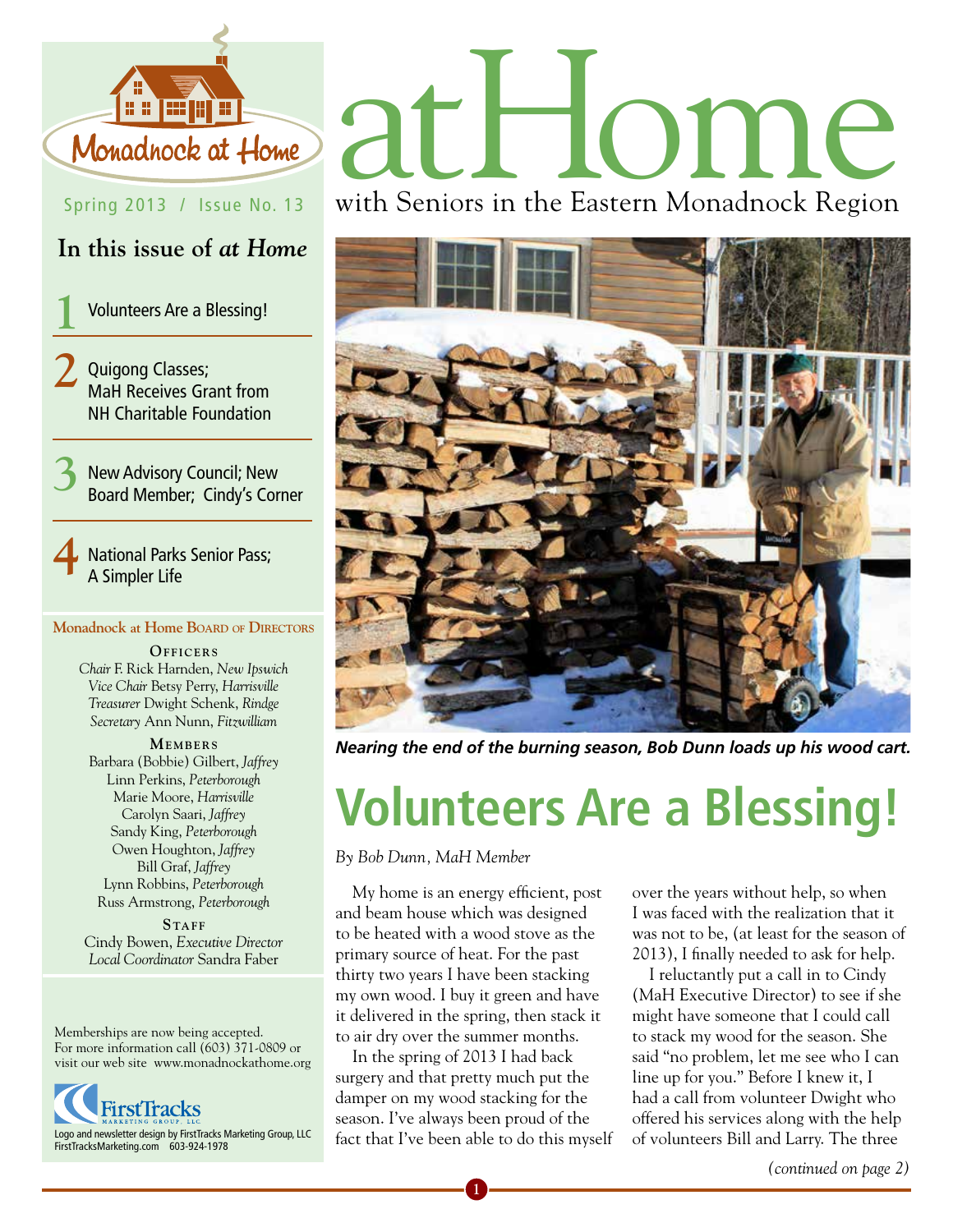#### Helping Seniors Live Independently at Home 603-371-0809 www.monadnockathome.org

of them arrived one morning and were able to stack the better part of the two cords, then returned a week later to finish the job. I can't begin to tell you how relieved I was to have that job over and done with.

I can't say enough about "volunteering". It's something that I've done myself ever

since I moved to NH in the early 80's. The personal satisfaction that one receives by helping another is only surpassed by the gratitude and appreciation of the one(s) you've helped. MaH has a wonderful group of volunteers that are more than willing to help when the need is there. I would encourage anyone that has ever thought

of doing volunteer work, to give Cindy a call and see where your talents match up with our members needs. When you've helped someone get a ride to a doctor's appointment, change a light bulb, or fix a simple computer problem, you've helped them resolve a problem for which they will be ever grateful.



*Several members practicing Qigong*

# **Qigong Classes**

In October, MaH began offering a seven week Qigong class, open to both MaH members and non-members. Qigong, an internal martial art, teaches you awareness, of yourself and the world around you, which can then assist in promoting a sense of balance in your life. Through gentle, repetitive movements, participants learn techniques for letting go and maintaining a calm, centered place of being throughout their day. We had ten participants, all of whom enthusiastically voted to keep qigong going! A second Dublin session ran through January and February, and a third session started in March. Let us know if you are interested in giving gigong a try!

#### *Correction to article,* **"Volunteers Needed"**  *in previous newsletter:*

**MaH member transportation requests are generously supported by the Contoocook Valley Transportation Company (CVTC) as well as Red Cross. If anyone is interested in driving for CVTC, please contact them at 1-877-428-2882.**

**2**



**NEW HAMPSHIRE** CHARITABLE FOUNDATION

#### **MaH Receives Grant from the NH Charitable Foundation**

After submitting a detailed grant application to New Hampshire Charitable Foundation (NHCF) this past September, we are very pleased to announce the December receipt of an \$8,000 grant for operating support. Funding for MaH was specifically provided by NHCF's donor advised Henry L. and Patricia J. Nielsen Fund.

NHCF manages a growing collection of charitable funds created by individuals, families and businesses. It awards \$30 million annually in grants and scholarships. Based in Concord, the foundation roots itself in the communities through regional advisory boards, serving communities throughout New Hampshire, southeastern Maine and eastern Vermont.

**More information is available at www.nhcf.org or by calling 603-224-6641** Y.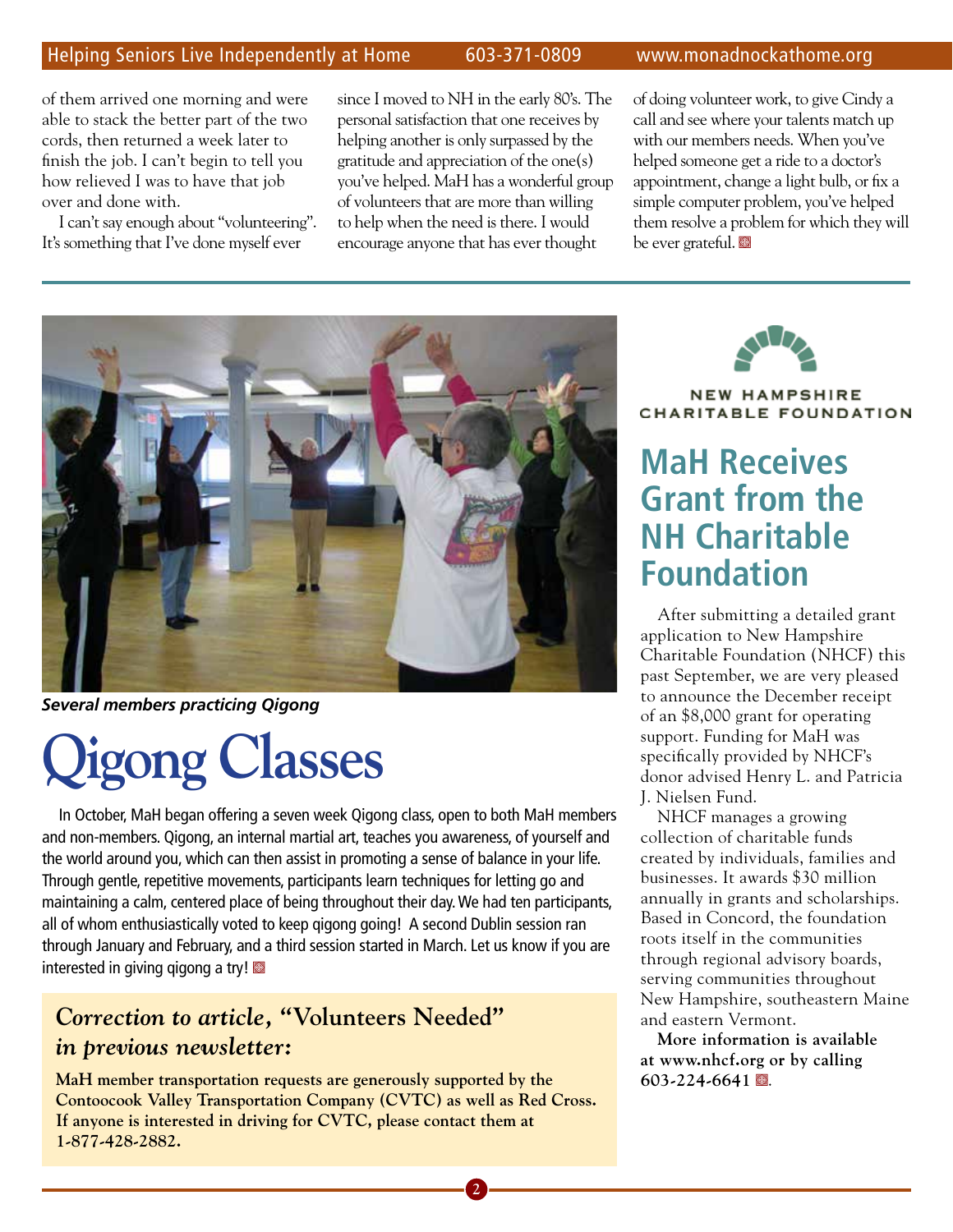## **Introducing Our New Advisory Council**

MaH is pleased to announce the recent formation of our Advisory Council (AC), currently comprised of ten well respected, influential citizens of the eastern Monadnock region. Along with serving as ambassadors for MaH in the towns we represent, our AC members will also assist us with public relations and developing resources (both human and financial). In addition, they will impart their collective years of wisdom to help us grow as a sustainable organization. We couldn't be happier to engage the following AC members:

Margaret Carlson Bob Chase Rod Falby Carol Gehlbach Laura Gingras Harry Healer David Howe Linn Perkins Bob Pettegrew David Weir

Note that each member will serve a minimum three year term and interact primarily with our Board Chair, Development Chair and Executive Director.

## **MaH Welcomes New Board Member!**



On January 2014, **Russ Armstrong** joined MaH as a new Board member from Peterborough, also serving on the MaH Marketing, Publicity and Recruitment committee. Russ is a veteran and retired physicist/ businessman. Upon his retirement, he transitioned to caregiving for his parents and joined the ServiceLink Steering Committee as an advocate

for senior support programs. Having become very involved with eldercare issues, Russ served on the Boards of Directors of the Lakes Region Partnership for Public Health and the Central New Hampshire VNA & Hospice (aka Community Health and Hospice). He succeeded Owen Houghton as the Chair of the NH State Committee on Aging and continues to maintain a working relationship with the Health and Human Services community. Russ is also active in maintaining community support connections for veterans.  $\blacksquare$ 

# Cindy's Corner

Hello everyone and welcome to the spring 2014 issue of "at Home!" I am pleased to report to our membership that Monadnock at Home continues to grow! We currently have 90 memberships, comprised of 125 individuals. MaH is always ready to accept new members. If you're happy with the services and benefits of membership, please continue to spread the word to your friends and neighbors whom you think would benefit from our support. Our best form of membership recruitment continues to be word of mouth, by our members sharing their experiences with others. For more information, interested folks can call 371-0809 or visit our website www. monadnockathome.org.

MaH's Program committee and staff

have been busy planning over the winter months. Our event to kick-off spring is a tea at the Peterborough Historical Society on Wed., April 16th. Keep an eye out on the mail for your invitation!

Members will also be invited to join us at the Jaffrey Civic Center on Fri., April 25th for a presentation called "What to Do with All this STUFF?" MaH service providers, Richard and Donna Barbalato, of "Bee Organized" will be sharing tips and strategies to help with spring cleaning!

Our May event will be a tour of the D.D. Bean Factory. Did you know

that D.D. Bean & Sons Co. is the largest manufacturer of paper book matches in North America? The factory has been operating in Jaffrey since 1938. The tour, followed by a box lunch at Sunflowers Cafe, will be on Tuesday, May 13th. Details on all of our upcoming programs are coming out soon!

As the spring weather approaches do keep in mind that your MaH membership offers you access to pre-screened service providers and volunteers that are ready to assist you. Don't let spring chores overwhelm you! All it takes is a single call to 371-0809 to find the help you need. We are here for you!

I hope this issue of "at Home" finds you healthy, safe and happy!